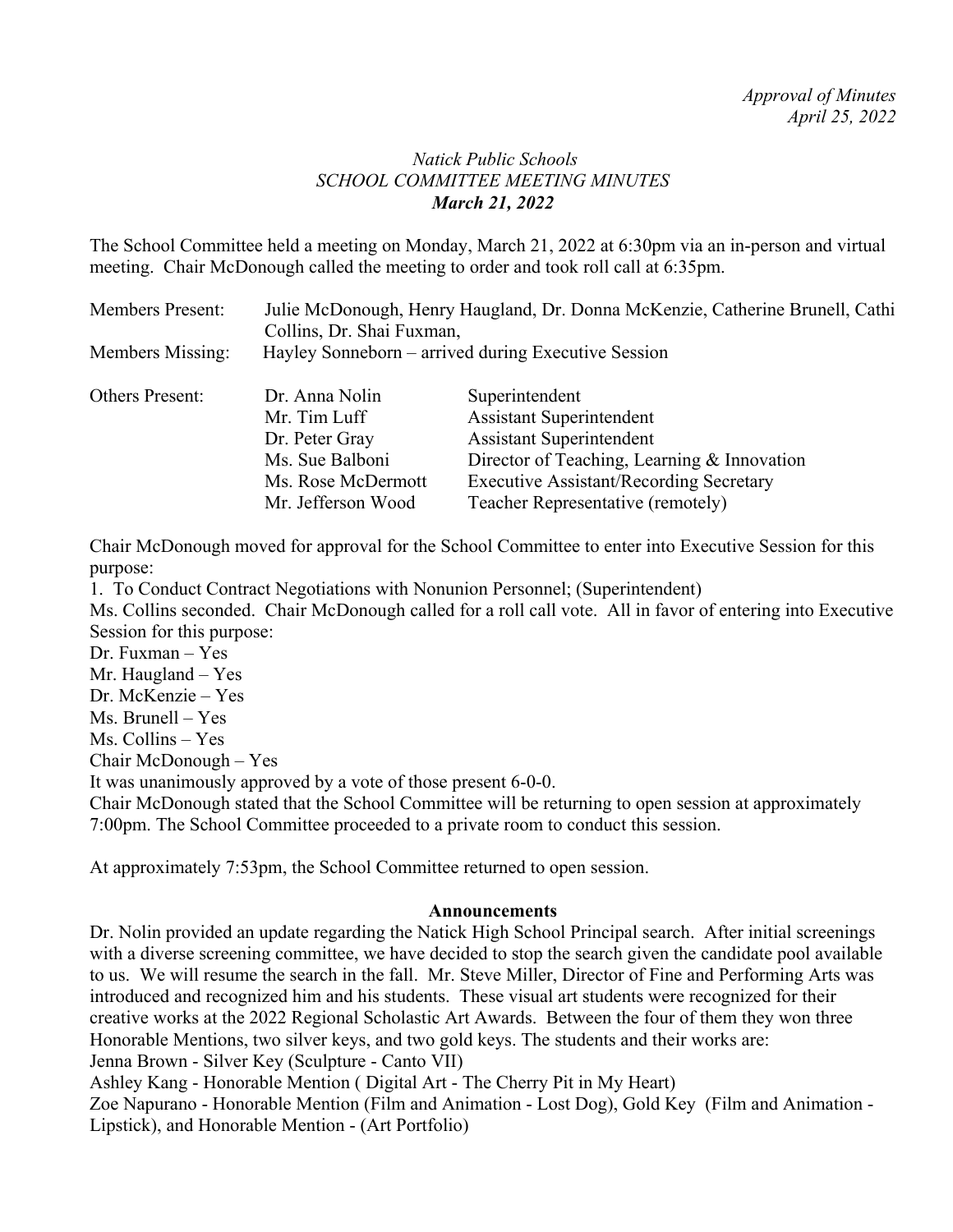Bille Tedesco - Silver Key (Digital Art - Gross) and Gold Key (Mixed Media - Gross) Additionally, a thank you and congratulations to Ms. Linda Anderson who taught and guided these students through the process of submitting work. Students can now compost in the Natick High School cafeteria, thanks to the hard work of the NHS Earth Club! Check out this video they created for more info. The club is partnering with Black Earth Compost, the same company that collects the green bins in Natick. If you want to help support the students and start composting at home, you can sign up here. You'll get \$5 off and earn \$5 to help pay for composting at NHS. EcoNatick.org is planning two days for Earth day. The event will be spread all around the town with many exhibits. The Natick Education Foundation is looking for board members and volunteers. Spark Kindness has a program tomorrow night at 7pm - Disordered Eating in Teens - What Parents and Caregivers Need to Know. The Natick Drama Workshop is having a show on April 2nd  $\& 3^{rd}$  – the Lady Pirates of Captain Bree. The ticket booth is open.

## **Public Speak**

Chair McDonough asked if there was anyone present who wanted to participate in public speak**.** There were no requests.

## **Introduction of Troy Holding, New Principal for Memorial Elementary School**

Dr. Nolin introduced and welcomed Mr. Holding, virtually. He is a Revere native and has been working and living on the west coast for the last few decades. He inspired our students, staff and parent communities during his forums. We are thrilled to have him on our team. Mr. Holding addressed the community. He's overjoyed and humbled to serve as the leader at Memorial Elementary. He thanked Dr. Nolin for all of her support in his transition. Chair McDonough welcomed him on behalf of the School Committee.

# **Update on Racial Equity Municipal Action Plan**

Dr. Donna McKenzie and Lorraine McNally (Council on Aging) are very active participants on the REMAP committee. They gave a presentation with historical context. They reviewed the existing racial equity initiatives in Natick and reviewed their racial equity vision statement. They reviewed and discussed their goals, challenges and barriers. Ms. McNally reviewed the REMAP committee's next steps.

## **Member Concerns**

Mr. Jefferson Wood, Teacher Representative gave feedback on the proposed calendar for next year. The EAN ran a survey and received a 50% response. The members do not like the current proposed model of teacher's returning on August 26, 2022. They hadn't offered suggestions prior to today. They would prefer returning on Monday vs. Friday and to have a 3-day Labor Day weekend instead of a 4-day Labor Day weekend. The calendar will be brought for a vote in April.

## **Policy Subcommittee Update**

Dr. McKenzie provided an update. They have been grappling with the issue of our calendar reflecting more belonging and inclusion regarding religious holidays and celebrations. They have been meeting with several representatives from major religions from the Natick community. We would like to hear from the community. We will be having a virtual listening session on April 5, 2022 at 7pm. If you can't attend, and you have a strong preference about holidays, please send us your feedback.

## **FY23 Budget Review**

Dr. Nolin put forward two personnel packages for the School Committee's review. She prioritized the second package as being the one that she believes would solve more problems that we are trying to address through our RTI process. Dr. Gray provided the update to the ACCEPT Collaborative costs. They have increased in tuitions and transportation for a total amount of \$273,914.00. This has no impact to the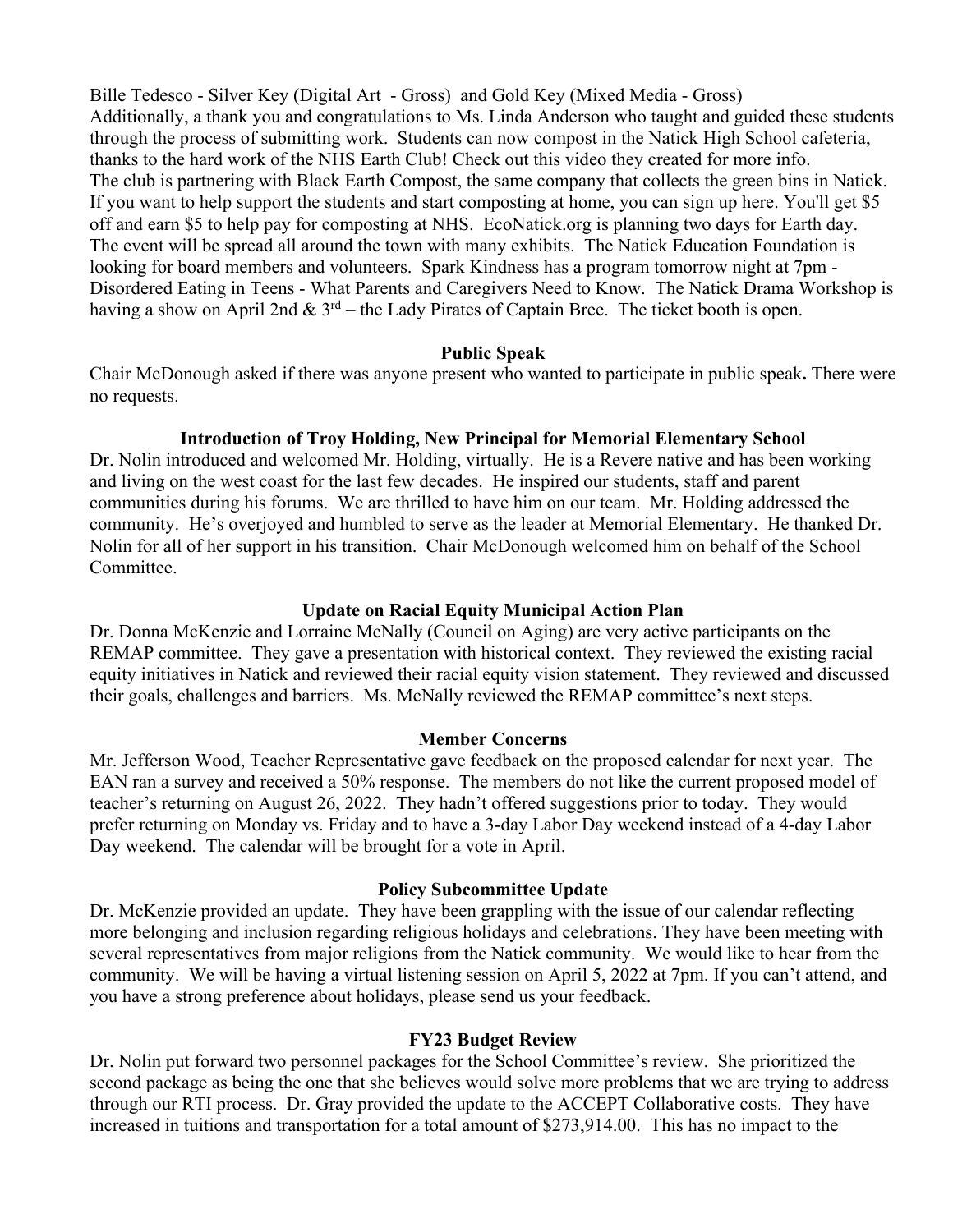general fund budget. Ms. Collins motioned to approve a Natick Public Schools FY23 Operating Budget in the amount of \$80,492,330.00 and request an NPS FY23 Budget appropriation from the 2022 Spring Annual Town Meeting in the amount of \$79,000,000.00 even for the operations of the Natick Public Schools. Dr. McKenzie seconded. Chair McDonough asked for questions from the Committee. Dr. Nolin reviewed funding including grants. This amount gives us what we must have. There will be another discussion in April regarding grant funded positions. Dr. Gray reviewed the fuel escalation charges and the mechanism in place to address these charges moving forward. He believes we are adequately covered. Dr. Nolin reviewed grant funding again. Ms. Collins provided a replacement to the main motion and motioned to approve a Natick Public Schools FY23 Operating Budget in the amount of \$80,492,330.00 including Draft two as presented on March 21<sup>st</sup> and request an NPS FY23 Budget appropriation from the 2022 Spring Annual Town Meeting in the amount of \$79,000,000.00 even for the operations of the Natick Public Schools. Dr. McKenzie seconded. Clarification was asked about the meritorious budget process. Dr. Gray informed the Committee that we are putting together the final version to send to ASBO for their first review. There are currently only four districts in the Commonwealth that have applied for this. It's rigorous. Dr. Nolin discussed not anticipating the continued lack of access to our own chart of accounts to run reports that ASBO has asked us to run. We are better than we were, but we don't want to let up the desire to be able to run reports like other districts. There is a theoretical agreement. There's a fall planned upgrade to MUNIS. Chair McDonough asked for a vote. The motion passed unanimously by a vote of 7-0-  $\overline{0}$ .

#### **Warrant Review**

Chair McDonough discussed the process of reviewing and signing warrants. If anyone would like to see the warrants which contain payroll and expenses, Dr. Gray would be happy to pass along.

#### **Discussion of the Member Concerns, School Committee, Standing Agenda Item**

Chair McDonough reviewed theses past agenda items. She can't figure out when this began or how it came to be. Dorothy Presser of MASC said this is not a typical agenda item in other districts. Chair McDonough would like to remove it because anything brought up can't be debated or discussed. If it's a concern for a member then it should be on the agenda and discussed. Mr. Luff clarified and explained that you are allowed to speak to the public on your own opinions as long as you're not directing your opinions and debate to your fellow School Committee members. Also, there needs to be a clear identifying item on what you are going to speak about. Mr. Wood feels that it behooves the School Committee to come up with a more interactive dialogue. Chair McDonough feels this is an unproductive part of our meeting. We will remove this section for the rest of the year and see how it goes. However, we will keep the Teacher and Student Concerns on there.

#### **Consent Agenda**

#### 1. Donations

2. Approval of Out of State Travel - Speech and Debate Team NHS

3. Approval of Out of State Travel - NHS Baseball Team - April 2022

4. Approval of School Committee Retreat Minutes of January 31, 2022 and March 1, 2022, Executive Session Minutes of January 31, 2022 and February 28, 2022, School Committee Minutes of February 28, 2022. Ms. Brunell removed the School Committee Minutes and Executive Session Minutes of February 28, 2022. Ms. Brunell would like her recommended revisions to the minutes. Ms. Collins moved approval of the remaining Consent Agenda items. Dr. Fuxman seconded. It was unanimously approved by a vote of 7-0-0.

**Approval of School Committee Minutes and Executive Session Minutes of February 28, 2022**  Ms. McDermott has an issue with making one member's recommended edits to minutes without the entire School Committee reviewing them. Chair McDonough posed the question, the minutes are posted and